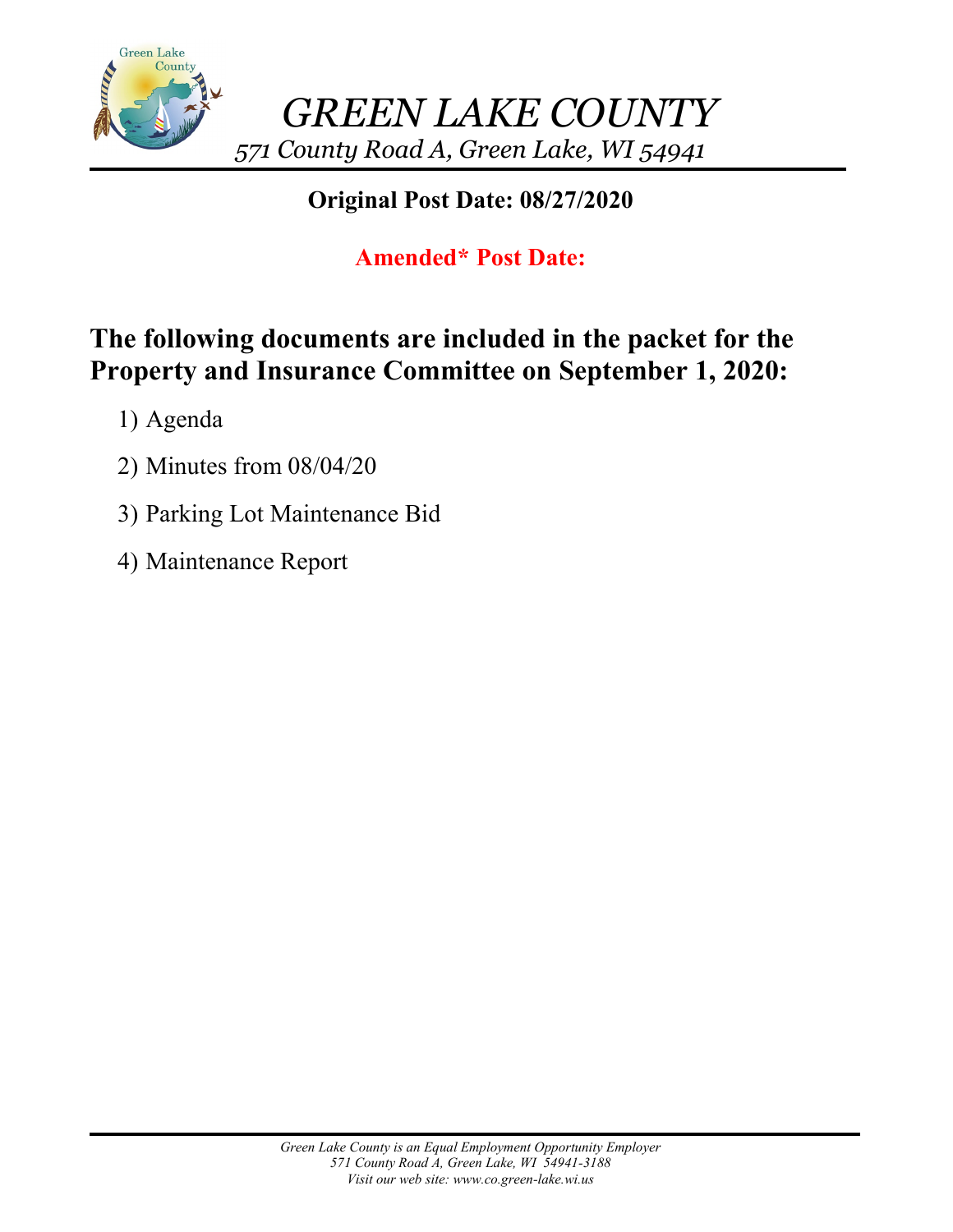

## *GREEN LAKE COUNTY OFFICE OF THE COUNTY CLERK*

 *Elizabeth Otto Office: 920-294-4005 County Clerk FAX: 920-294-4009*

| Date: September 1, 2020 Time: 4:30 PM<br>Location: Government Center, County Board Room, 571 County Road A, Green Lake WI<br><b>AGENDA</b><br>Committee<br>Call to Order<br>1.<br><b>Members</b><br>Certification of Open Meeting Law<br>2.<br>David Abendroth, Chair<br>3.<br>Pledge of Allegiance<br><b>Charles Buss</b><br>Approval of Minutes: 08/04/2020<br>4.<br>Patti Garro<br>Update on 2021 Budgets<br>5.<br>Richard Trochinski<br>6. Parking Lot Maintenance Bid<br>Keith Hess<br>7.<br>Maintenance Report<br>• Buildings and Grounds Report<br>Elizabeth Otto, Secretary<br>• Monthly Activities<br>8. Committee Discussion<br>• Future Meeting Dates: Regular Meeting 10/6/20 -4:30 PM<br>• Future Agenda items for action & discussion<br>9. Adjourn<br>Due to the COVID-19 pandemic, this meeting will be conducted and available<br>through in person attendance (6 ft. social distancing required) or audio/visual<br>communication. Remote access can be obtained through the following link:<br>Join Zoom Meeting<br>https://zoom.us/j/98687412196?pwd=Zk1xenpjNU9XNy96QjlyUFdJYWZRZz09<br>Meeting ID: 986 8741 2196<br>Passcode: 521667<br>Dial by your location<br>+1 301 715 8592 US (Germantown)<br>$+1$ 312 626 6799 US (Chicago) | <b>Property &amp; Insurance Committee</b><br><b>Meeting Notice</b> |  |  |
|----------------------------------------------------------------------------------------------------------------------------------------------------------------------------------------------------------------------------------------------------------------------------------------------------------------------------------------------------------------------------------------------------------------------------------------------------------------------------------------------------------------------------------------------------------------------------------------------------------------------------------------------------------------------------------------------------------------------------------------------------------------------------------------------------------------------------------------------------------------------------------------------------------------------------------------------------------------------------------------------------------------------------------------------------------------------------------------------------------------------------------------------------------------------------------------------------------------------------------------------------------|--------------------------------------------------------------------|--|--|
|                                                                                                                                                                                                                                                                                                                                                                                                                                                                                                                                                                                                                                                                                                                                                                                                                                                                                                                                                                                                                                                                                                                                                                                                                                                          |                                                                    |  |  |
|                                                                                                                                                                                                                                                                                                                                                                                                                                                                                                                                                                                                                                                                                                                                                                                                                                                                                                                                                                                                                                                                                                                                                                                                                                                          |                                                                    |  |  |
| Kindly arrange to be present, if unable to do so, please notify our office. Sincerely, Elizabeth Otto, County Clerk                                                                                                                                                                                                                                                                                                                                                                                                                                                                                                                                                                                                                                                                                                                                                                                                                                                                                                                                                                                                                                                                                                                                      |                                                                    |  |  |

**Please note: Meeting area is accessible to the physically disabled. Anyone planning to attend who needs visual or audio assistance, should contact the County Clerk's Office, 294-4005, not later than 3 days before date 0f the meeting.**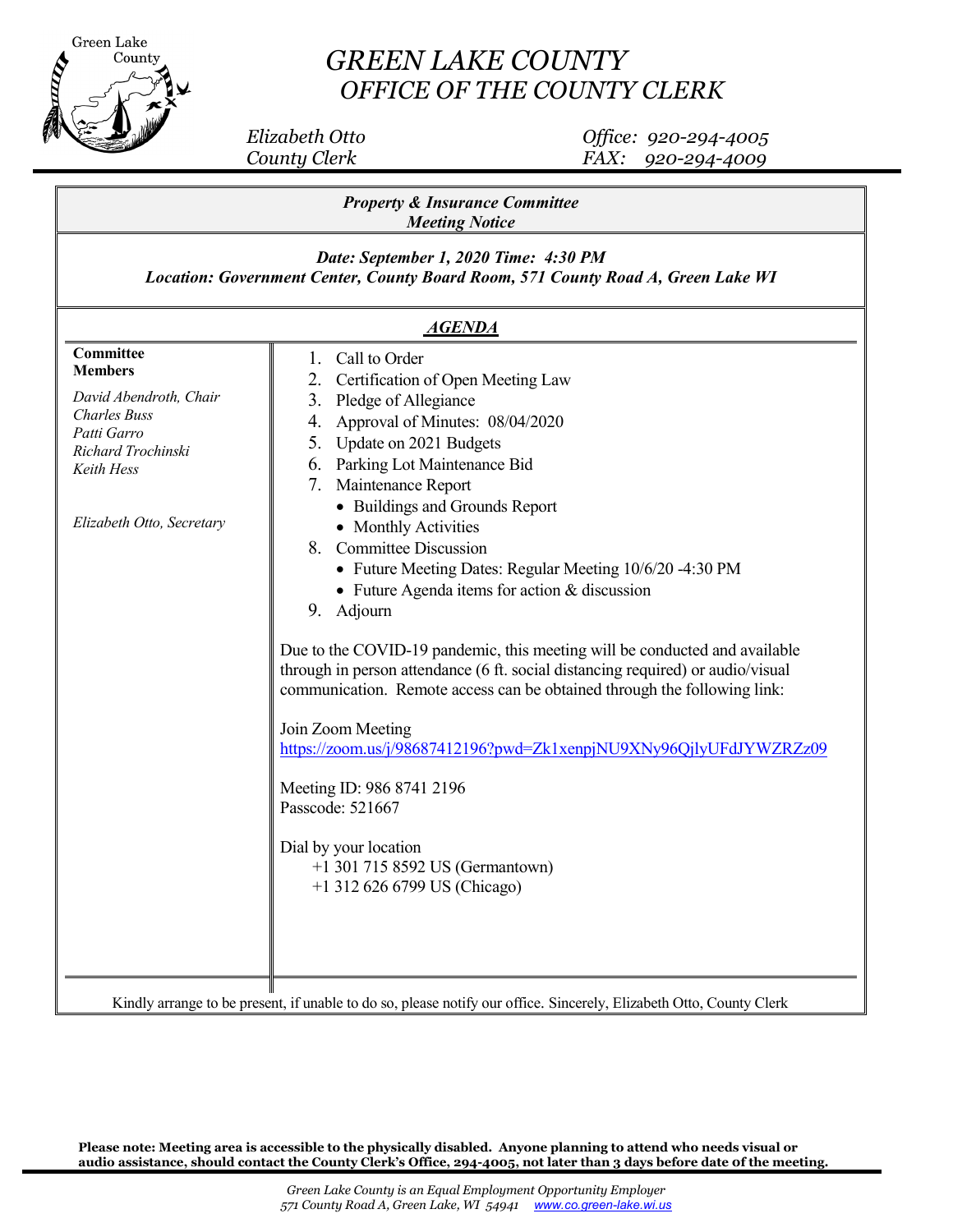#### **PROPERTY AND INSURANCE COMMITTEE August 4, 2020**

The meeting of the Property and Insurance Committee was called to order by County Clerk Liz Otto on Tuesday, August 4, 2020 at 4:30 PM in the Green Lake County Board Room, Green Lake County Government Center, 571 County Road A, Green Lake, WI. The meeting was held both in person and via Zoom due to the COVID-19 pandemic. Requirements of the open meeting law were certified as being met. The pledge of allegiance was recited.

Present: Patti Garro Absent: Chuck Buss Keith Hess Richard Trochinski David Abendroth

Other County employees present: Dawn Klockow, Corporation Counsel (Zoom); Cathy Schmit, County Administrator (Zoom); Harley Reabe, County Board Chair; Scott Weir, Maintenance Supervisor; Sheriff Mark Podoll: Barry Mashuda, Highway Commissioner

### **MINUTES**

*Motion/second (Hess/Garro)* to approve the minutes of June 2, 2020 with no additions or corrections. Motion carried with no negative vote.

#### **PURCHASE REQUESTS**

• **Highway Electric Upgrade to Barns**

*Motion/second (Garro/Trochinski)* to approve the single proposal received from Pulvermacher Enterprises, Inc. for a total cost of \$11,450. Discussion held. Motion carried with no negative vote.

### **SUMMER MAINTENANCE LTE (Limited Term Employees)**

Discussion held on current summer maintenance situation. Maintenance Supervisor Scott Weir stated that he currently has 3 summer LTE's working and also had a furloughed employee from Fox River Industries helping out for a few weeks so this summer has worked out well.

#### **2021 BUDGET DISCUSSION**

- **Maintenance**
- **Purchasing/Utilities**
- **Insurance**

Discussion held on 2021 budgets. Line item concerns regarding cable TV and telephone costs will be reported on next month. Chair Abendroth asked for comparibles relating to the leased vehicles.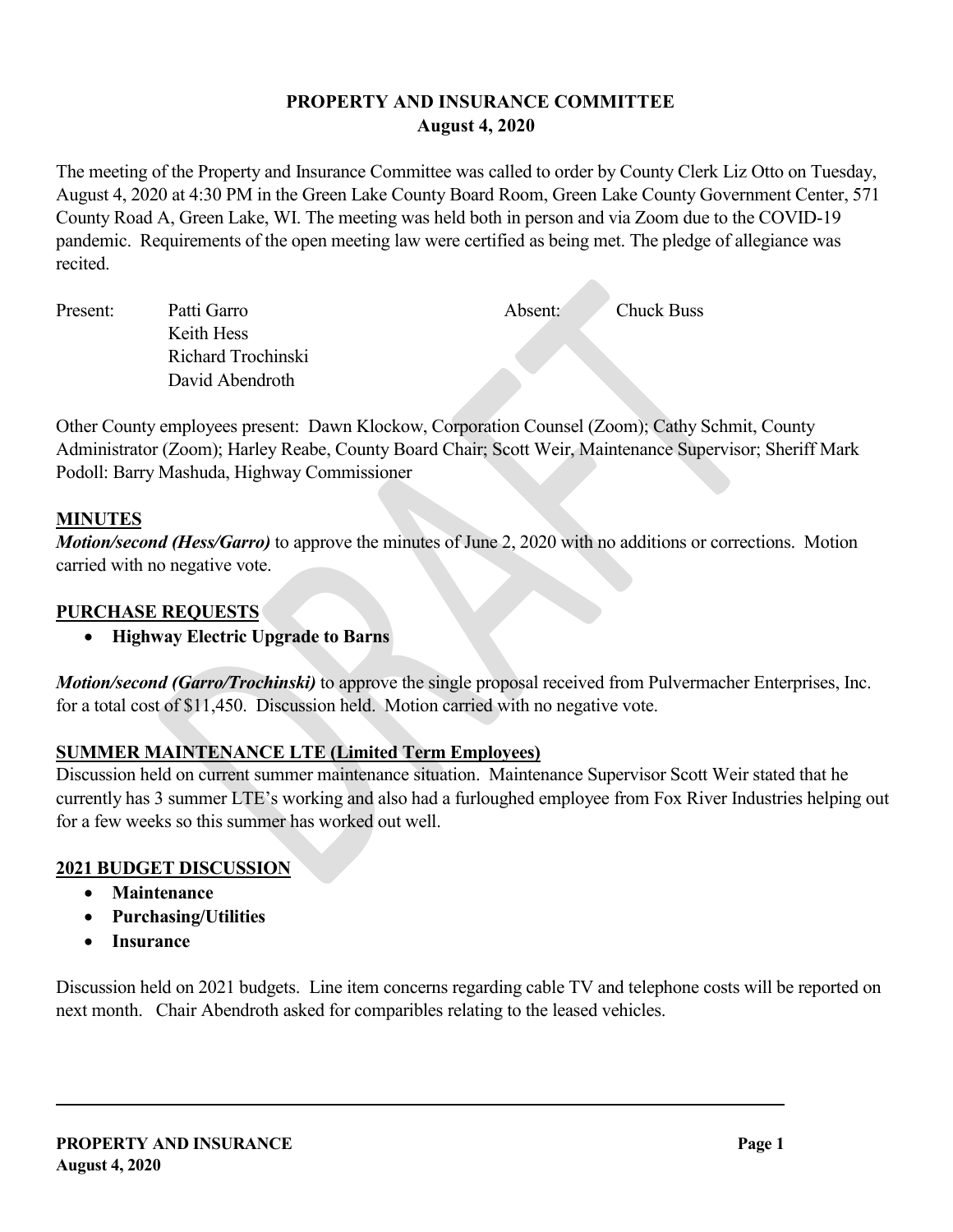### **MAINTENANCE REPORT**

- Building and Grounds Report report reviewed with no discussion
- Monthly Activities report reviewed with no discussion

#### **COMMITTEE DISCUSSION**

**Future Meeting Date:** September 1, 2020 at 4:30 PM. **Future Agenda items for action & discussion:** 2021 budgets

#### **ADJOURNMENT**

Chair Abendroth adjourned the meeting at 4:53 PM.

Submitted by,

Liz Otto County Clerk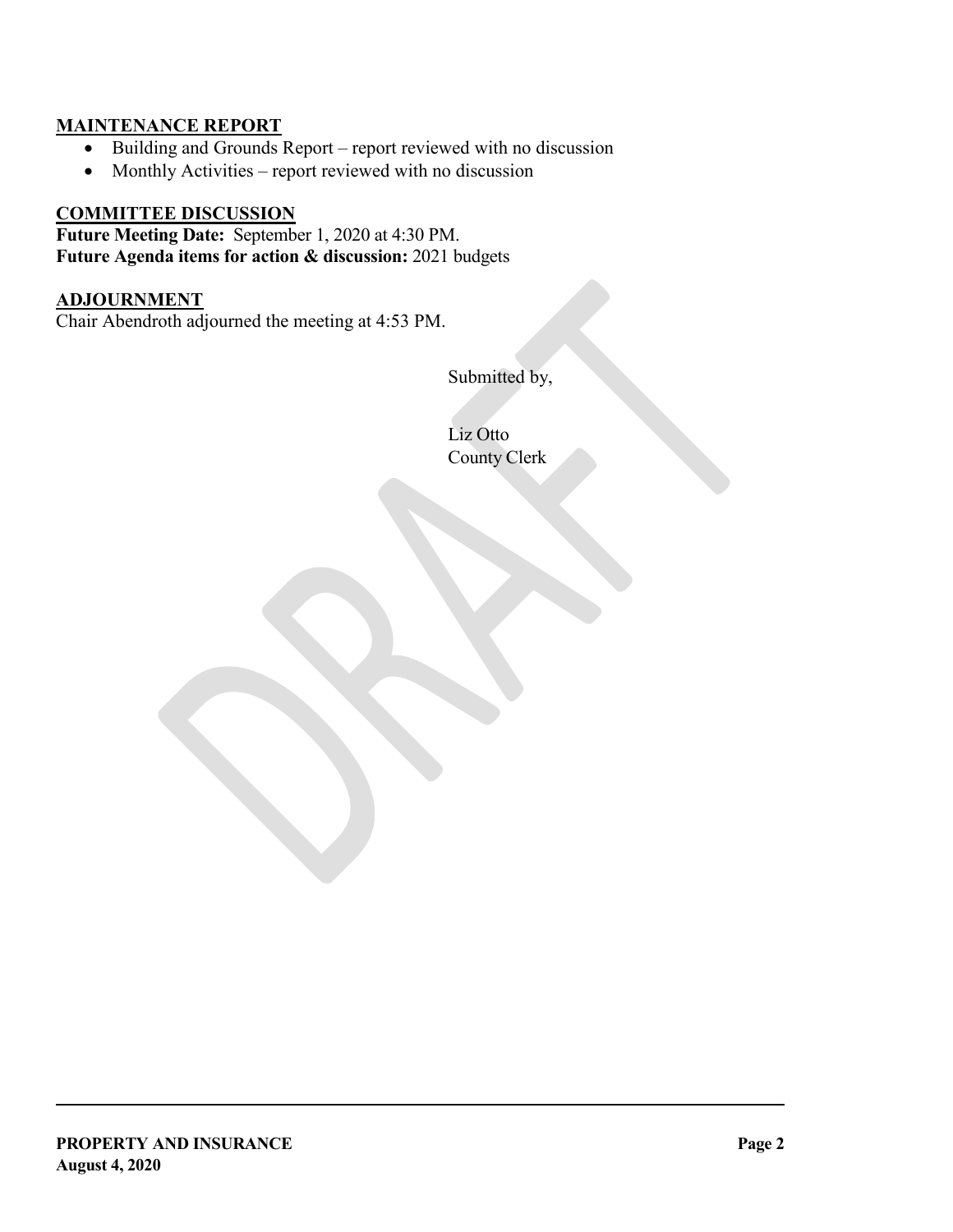| PROPOSAL<br><b>Wolf River Asphalt &amp; Sealcoating Inc.</b><br>N5206 Rexford Rd . Shiocton, WI 54170                                                                                                                                                                                          |                                                                                                                                     |  |  |
|------------------------------------------------------------------------------------------------------------------------------------------------------------------------------------------------------------------------------------------------------------------------------------------------|-------------------------------------------------------------------------------------------------------------------------------------|--|--|
| Office 920-986-3122 • Fax 920-986-3976<br>WolfRiverAsphalt@gmail.com . WolfRiverAsphalt.com                                                                                                                                                                                                    |                                                                                                                                     |  |  |
| PROPOSAL SUBMITTED TO<br>fPPn<br>AKR<br>DUN                                                                                                                                                                                                                                                    | <b>PHONE</b><br><b>DATE</b><br>20-229-5119                                                                                          |  |  |
| <b>STREET</b><br>L'oun                                                                                                                                                                                                                                                                         | CITY, STATE, ZIP CODE<br>$l$ ake, $Wv$ s<br>reen                                                                                    |  |  |
| <b>CONTACT</b><br><b>FAX</b>                                                                                                                                                                                                                                                                   | <b>EMAIL</b><br><u>SWeire co. green-lake. wi.us</u>                                                                                 |  |  |
| We hereby submit specifications and estimates for all labor and materials as specified on plans for:                                                                                                                                                                                           |                                                                                                                                     |  |  |
| Asphalt crack filling to include:                                                                                                                                                                                                                                                              |                                                                                                                                     |  |  |
| Crack fill approximately $4950$ lineal feet.                                                                                                                                                                                                                                                   |                                                                                                                                     |  |  |
| All cracks will be cleaned and filled with hot rubber.                                                                                                                                                                                                                                         |                                                                                                                                     |  |  |
| Structural cracks will be routered to a 1:1 ratio. $M$ Yes $\Box$ No                                                                                                                                                                                                                           |                                                                                                                                     |  |  |
| Asphalt seal coating to include:                                                                                                                                                                                                                                                               |                                                                                                                                     |  |  |
| Seal coat an area of approximately $178.405$ Sq. Ft.                                                                                                                                                                                                                                           |                                                                                                                                     |  |  |
| Clean asphalt of all debris before seal coat is applied.                                                                                                                                                                                                                                       |                                                                                                                                     |  |  |
| Clean and treat oil spots with oil spot primer.                                                                                                                                                                                                                                                |                                                                                                                                     |  |  |
| Apply commercial grade pavement sealer, federally specified coal tar emulsion sealer.<br>Our seal coat is professionally applied with additives such as rubber and silica sand.                                                                                                                |                                                                                                                                     |  |  |
|                                                                                                                                                                                                                                                                                                |                                                                                                                                     |  |  |
| Asphalt patching to include:<br>square feet with compacted asphalt.                                                                                                                                                                                                                            |                                                                                                                                     |  |  |
| Remove and replace approximately _<br>Infrared patch approximately<br>$\equiv$ square feet. - heat area, add asphalt, & compact.                                                                                                                                                               |                                                                                                                                     |  |  |
|                                                                                                                                                                                                                                                                                                |                                                                                                                                     |  |  |
| Line striping is to be completed and included in price. $\bigcap_{n=1}^{\infty}$ Yes $\bigcap_{n=1}^{\infty}$ No                                                                                                                                                                               |                                                                                                                                     |  |  |
| All materials meet Wisconsin Department of Transportation Standard Specifications.                                                                                                                                                                                                             |                                                                                                                                     |  |  |
| otice by Prime Contractor Pursuart to section 289.02 (2) (A)<br>A KORD IT THEORS CHEROTAULIUM, RUBHENT KITHS ONE THI FROM OURWERARDING A RUBHULL IN THE THORT OWNER WAS WANTED WHAT IN CHEROTHE UNIVERSITY THE THE THOSE INTERNATION OF LOOKING BARRADING INTO THE MAN WAS INTO THE UNIVERSITY |                                                                                                                                     |  |  |
| We Propose hereby to furnish material and labor - complete in accordance with above specifications, for the sum of:                                                                                                                                                                            |                                                                                                                                     |  |  |
| \$22,450<br>Balance due upon completion.                                                                                                                                                                                                                                                       |                                                                                                                                     |  |  |
| ANY OUESTONS PLEASE CONTACT US.                                                                                                                                                                                                                                                                |                                                                                                                                     |  |  |
|                                                                                                                                                                                                                                                                                                |                                                                                                                                     |  |  |
|                                                                                                                                                                                                                                                                                                |                                                                                                                                     |  |  |
| All material is guaranteed to be as specified. All work to be completed in a<br>workmanlike manner according to standard practices. All agreements contingent<br>upon strikes, accidents, or delays are beyond our control. Owner to carry fire,<br>tornado, and other necessary insurance.    | Authorized<br>The Lter<br>Kauren<br>Signature<br>Note: This proposal may be withdrawn by us if not accepted<br>within $30$<br>days. |  |  |
| Acceptance of Proposal - The above prices, specifications and                                                                                                                                                                                                                                  | Date of acceptance                                                                                                                  |  |  |
| conditions are satisfactory and are hereby accepted. You are authorized<br>to do the work as specified. Payment will be made as outlined above.                                                                                                                                                | Signature                                                                                                                           |  |  |
|                                                                                                                                                                                                                                                                                                |                                                                                                                                     |  |  |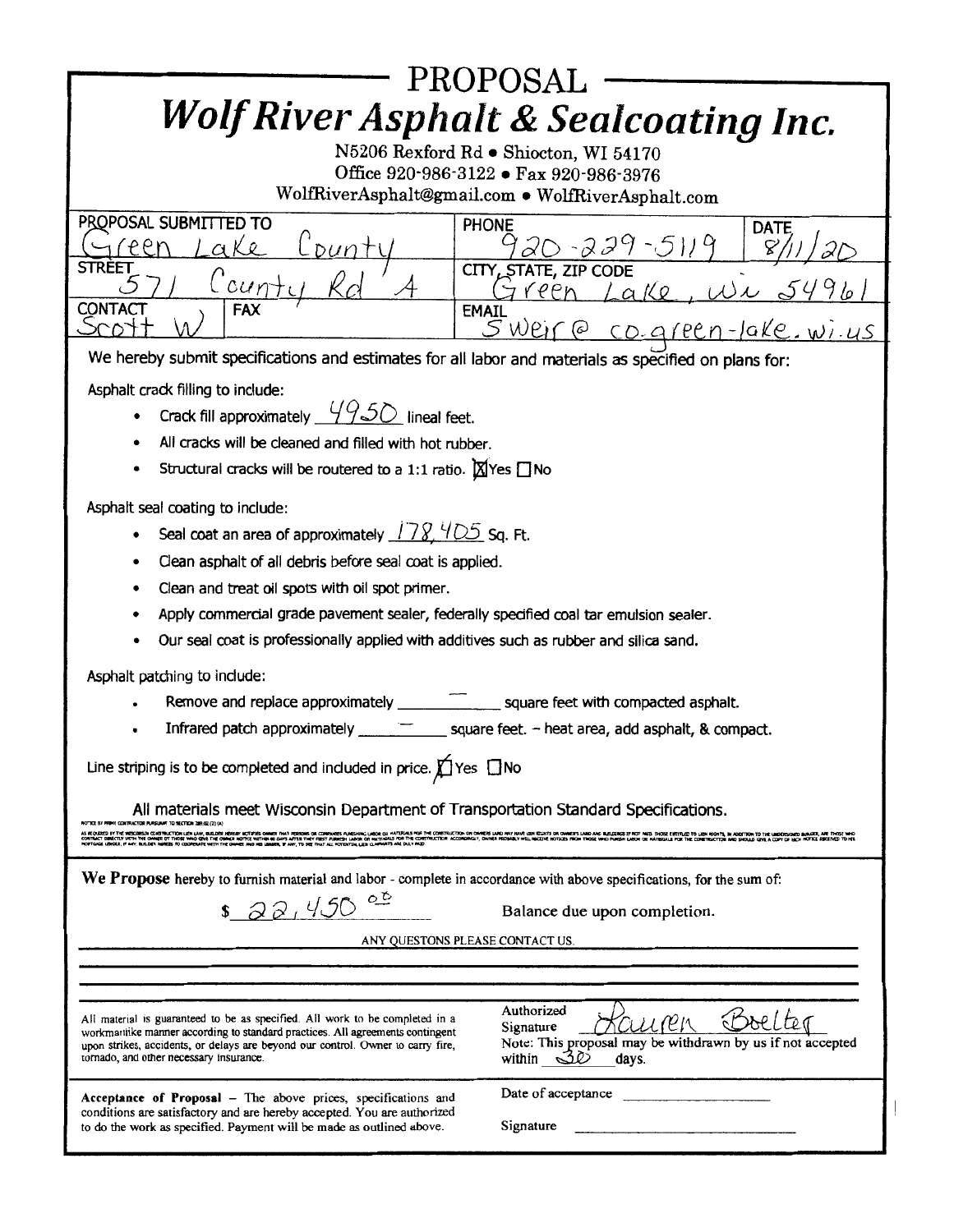September 01, 2020 Property & Insurance Committee Monthly Report Green Lake County Maintenance Department

571 County Road A

Request to repair broken seat on mesh chair-checked/ beyond repair/ advised corrections staff-Corrections Report of pre wash sink before dishwasher leaking water per inmate - Checked found no leak- neck swivel loose from stretching line to wash food carts in incorrect area - Corrections Removed broken key from lock on toilet paper dispenser corrections office restroom - Corrections Replaced missing screws from outlet cover plate from Program 1- Corrections Repaired broken latch assembly for shower door unit D - Corrections 3 new office chairs assembled and delivered - SO Made position adjustment to projector court room 2 per request - CRTS Replaced light sensor room  $#2921 - LC$ Assembled and delivered new office chair corp. counsel Quarterly facilities fire inspection performed 08/21/20 results forwarded to County Admin. Mowed In Rem properties in Berlin/Princeton (2) - TRES Additional sneeze guards purchased and delivered to departments reception areas where requested

Drive and parking crack fill, seal coat, stripping scheduled for week of 09/14/20 - Wolf River Asphalt & Sealcoating Inc.

Scheduled Maintenance General Maintenance

500 Lake Steel Street

To increase efficiency modified cooling ductwork and exhaust air in IDF room food pantry Scheduled Maintenance General Maintenance

Tower Sites

Princeton- Reset generator control panel alarm 08/11/20 Markesan Kingston Green Lake Berlin Scheduled Maintenance performed General Maintenance performed

FRI

Repaired/replaced leaking hot/cold water (cold stem bent) cartridges men's restroom production area per request-Ordered extra set so they would have replacement in stock